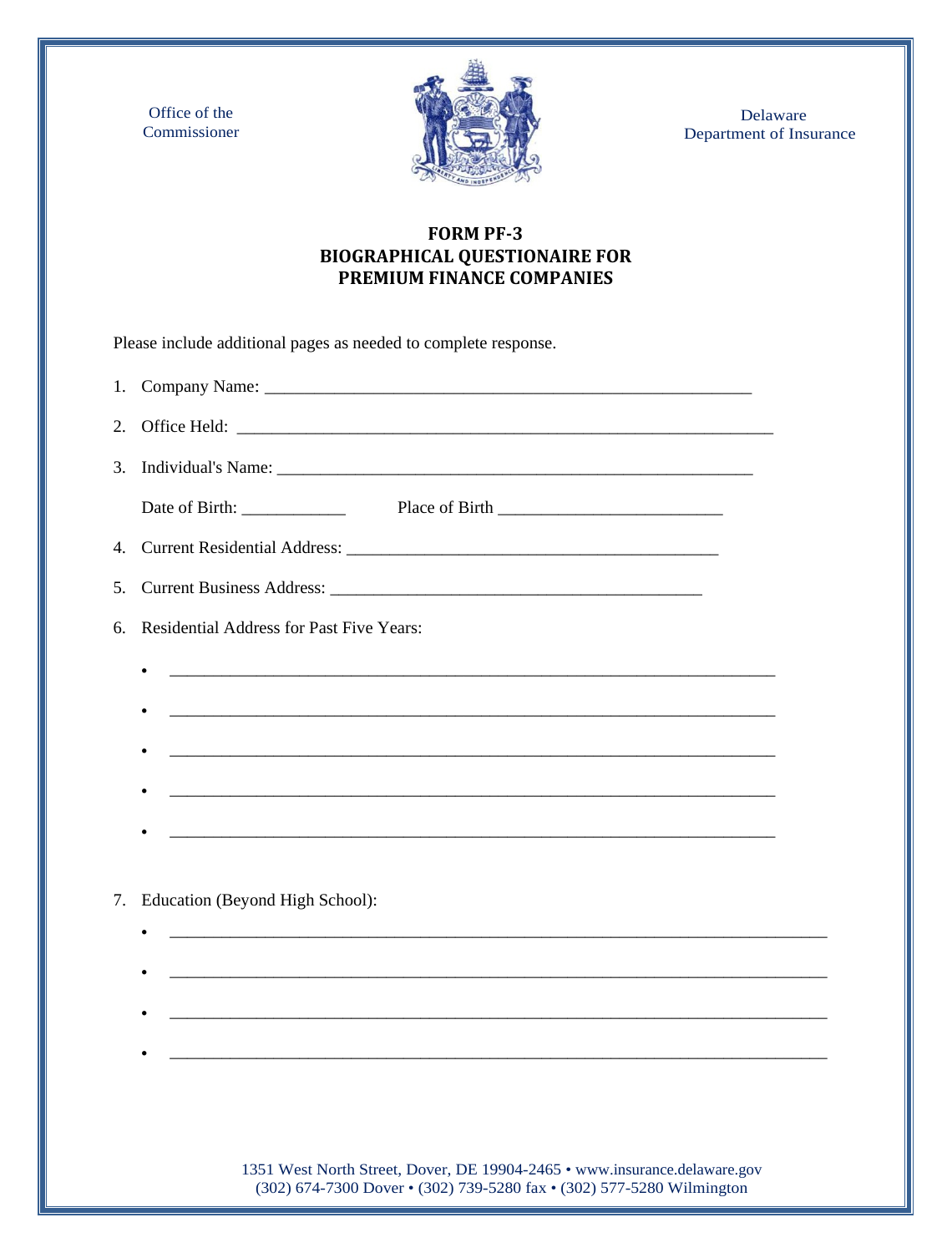| 8. Employment History. (Beginning with current employer, trace back complete history. Show |
|--------------------------------------------------------------------------------------------|
| dates of employment, name and address of company, position held, and duties.)              |

9. List any other companies which you now serve, or within the past five years have served, as either an officer or director. (List company, position and dates.)

- \_\_\_\_\_\_\_\_\_\_\_\_\_\_\_\_\_\_\_\_\_\_\_\_\_\_\_\_\_\_\_\_\_\_\_\_\_\_\_\_\_\_\_\_\_\_\_\_\_\_\_\_\_\_\_\_\_\_\_\_\_\_\_\_\_\_\_\_\_
- 
- $\bullet$  . The contribution of the contribution of the contribution of the contribution of the contribution of the contribution of the contribution of the contribution of the contribution of the contribution of the contributi • \_\_\_\_\_\_\_\_\_\_\_\_\_\_\_\_\_\_\_\_\_\_\_\_\_\_\_\_\_\_\_\_\_\_\_\_\_\_\_\_\_\_\_\_\_\_\_\_\_\_\_\_\_\_\_\_\_\_\_\_\_\_\_\_\_\_\_\_\_\_\_\_\_

• \_\_\_\_\_\_\_\_\_\_\_\_\_\_\_\_\_\_\_\_\_\_\_\_\_\_\_\_\_\_\_\_\_\_\_\_\_\_\_\_\_\_\_\_\_\_\_\_\_\_\_\_\_\_\_\_\_\_\_\_\_\_\_\_\_\_\_\_\_

\_\_\_\_\_\_\_\_\_\_\_\_\_\_\_\_\_\_\_\_\_\_\_\_\_\_\_\_\_\_\_\_\_\_\_\_\_\_\_\_\_\_\_\_\_\_\_\_\_\_\_\_\_\_\_\_\_\_\_\_\_\_\_\_\_\_\_\_\_\_\_\_\_ \_\_\_\_\_\_\_\_\_\_\_\_\_\_\_\_\_\_\_\_\_\_\_\_\_\_\_\_\_\_\_\_\_\_\_\_\_\_\_\_\_\_\_\_\_\_\_\_\_\_\_\_\_\_\_\_\_\_\_\_\_\_\_\_\_\_\_\_\_

\_\_\_\_\_\_\_\_\_\_\_\_\_\_\_\_\_\_\_\_\_\_\_\_\_\_\_\_\_\_\_\_\_\_\_\_\_\_\_\_\_\_\_\_\_\_\_\_\_\_\_\_\_\_\_\_\_\_\_\_\_\_\_\_\_\_\_\_\_\_\_\_\_ \_\_\_\_\_\_\_\_\_\_\_\_\_\_\_\_\_\_\_\_\_\_\_\_\_\_\_\_\_\_\_\_\_\_\_\_\_\_\_\_\_\_\_\_\_\_\_\_\_\_\_\_\_\_\_\_\_\_\_\_\_\_\_\_\_\_\_\_\_

10. Have you ever been charged with a criminal violation (other than a traffic offense) at any time? If "yes," provide complete details. \_\_\_\_\_\_\_\_\_\_\_\_\_\_\_\_\_\_\_\_\_\_\_\_\_\_\_\_\_\_\_\_\_\_\_\_\_\_\_\_\_\_\_\_\_\_\_\_\_\_\_\_\_\_\_\_\_\_\_\_\_\_\_\_\_\_\_\_\_

11. Have you ever held any other license (except a drivers license):  $\Box$  Yes  $\Box$  No If "yes," provide details as to any such license which was ever suspended, revoked, or renewal refused:

12. Have you ever been charged by any regulatory agency, City, County, State or Federal, with having violated any laws, rules or regulations" Has any company been so charged, allegedly as a result of any action or conduct on you part?  $\Box$  Yes  $\Box$  No If "yes," as to either, submit full details including disposition of charge:

> 1351 West North Street, Dover, DE 19904-2465 • [www.insurance.delaware.gov](http://www.insurance.delaware.gov/) (302) 674-7300 Dover • (302) 739-5280 fax • (302) 577-5280 Wilmington

\_\_\_\_\_\_\_\_\_\_\_\_\_\_\_\_\_\_\_\_\_\_\_\_\_\_\_\_\_\_\_\_\_\_\_\_\_\_\_\_\_\_\_\_\_\_\_\_\_\_\_\_\_\_\_\_\_\_\_\_\_\_\_\_\_\_\_\_\_

\_\_\_\_\_\_\_\_\_\_\_\_\_\_\_\_\_\_\_\_\_\_\_\_\_\_\_\_\_\_\_\_\_\_\_\_\_\_\_\_\_\_\_\_\_\_\_\_\_\_\_\_\_\_\_\_\_\_\_\_\_\_\_\_\_\_\_\_\_\_\_\_\_

\_\_\_\_\_\_\_\_\_\_\_\_\_\_\_\_\_\_\_\_\_\_\_\_\_\_\_\_\_\_\_\_\_\_\_\_\_\_\_\_\_\_\_\_\_\_\_\_\_\_\_\_\_\_\_\_\_\_\_\_\_\_\_\_\_\_\_\_\_